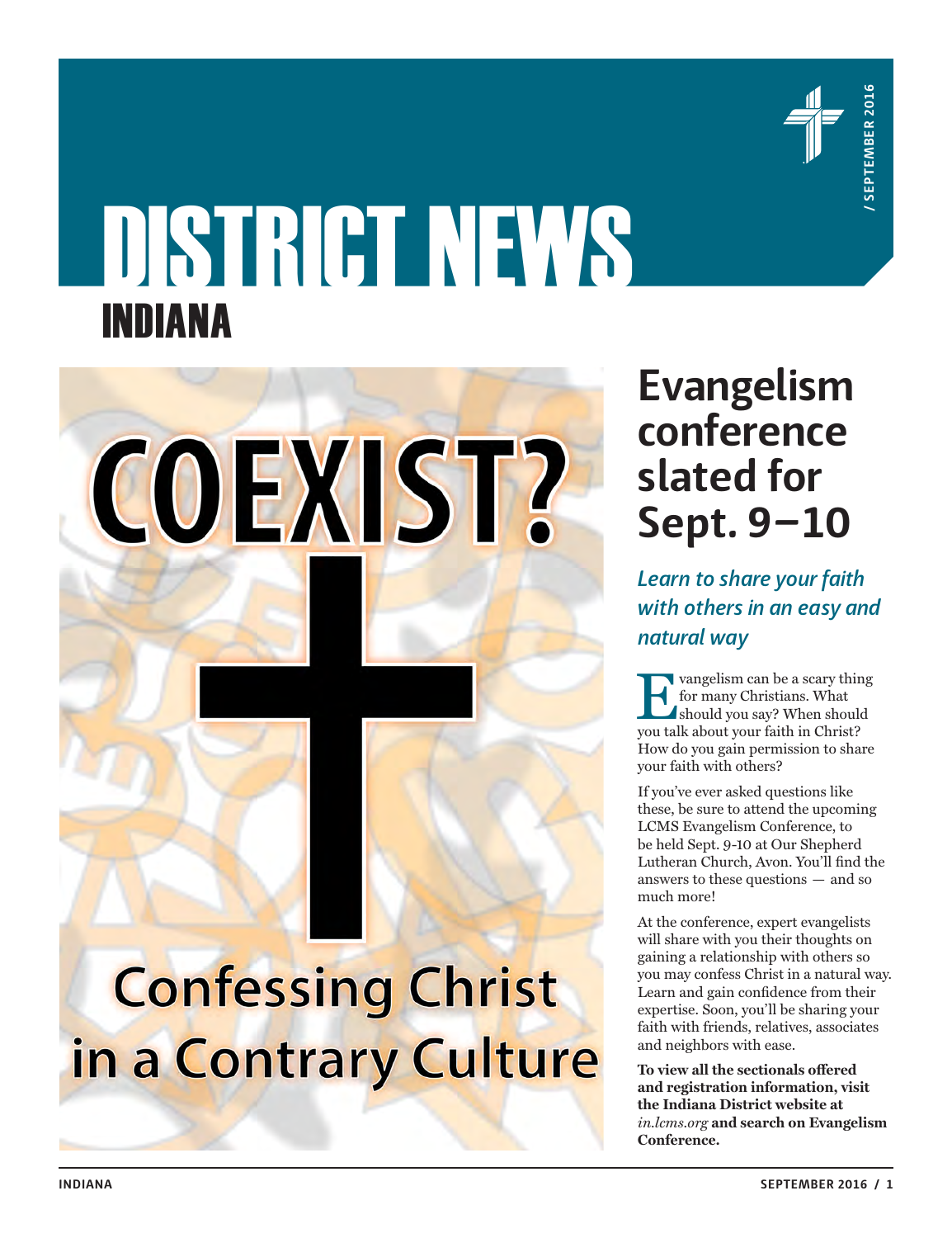### **Raising up leaders, re-inspiring each other**

*Best Practices for Ministry-Heartland conference offers inspiration and encouragement for all*



Whether you're an LCMS<br>
pastor, a church worker<br>
you love the church and want to do all pastor, a church worker or a layperson, we know you can to seek and save the lost for our Lord. The Best Practices for Ministry-Heartland conference this fall wants to **re:inspire** you as you live out that calling!

This conference will be held Oct. 5-7 at Cornerstone Lutheran Church, Carmel. *(Cornerstone is formerly Carmel Lutheran Church — new name, same church!)* It begins at 1:30 p.m. on Wednesday, Oct. 5, and concludes at 1:30 p.m. on Friday, Oct. 7. A wonderful event is being planned, including great food, interesting sessions, engaging speakers, opportunities for networking and some not-so-serious fun!

All that and it's an easy drive!

Based on the wonderful success of the Best Practices for Ministry Conference held at Christ Church Lutheran, Phoenix, every February, Best Practices for Ministry-Heartland makes this great training available to even more people at a price you can't refuse: free! No one is paid for presenting or speaking, and the only costs for all attendees are travel and lodging.

So come learn, be encouraged, share with one another and be **re:inspired** to remember your first love! (Did we mention that it's free?!)

Cornerstone Lutheran Church is proud to partner with Trinity, Lisle, Ill., and St. Peter's, Columbus, to present this conference.

### **For more information and registration:**

▶ **GO TO** *BestPracticesHeartland.com* and be sure to check out the lodging specials.

### **Also:**

- ▶ **CHECK OUT UPDATES ON FACEBOOK** at *facebook.com/bestpracticesheartland.*
- ▶ **WANT TO BE A PRESENTER?**  Email Kate Giger at *kgiger@carmellutheran.org*.
- ▶ **WANT TO BE A VENDOR?**  Email Karen Minniear at *kminniear@carmellutheran.org.*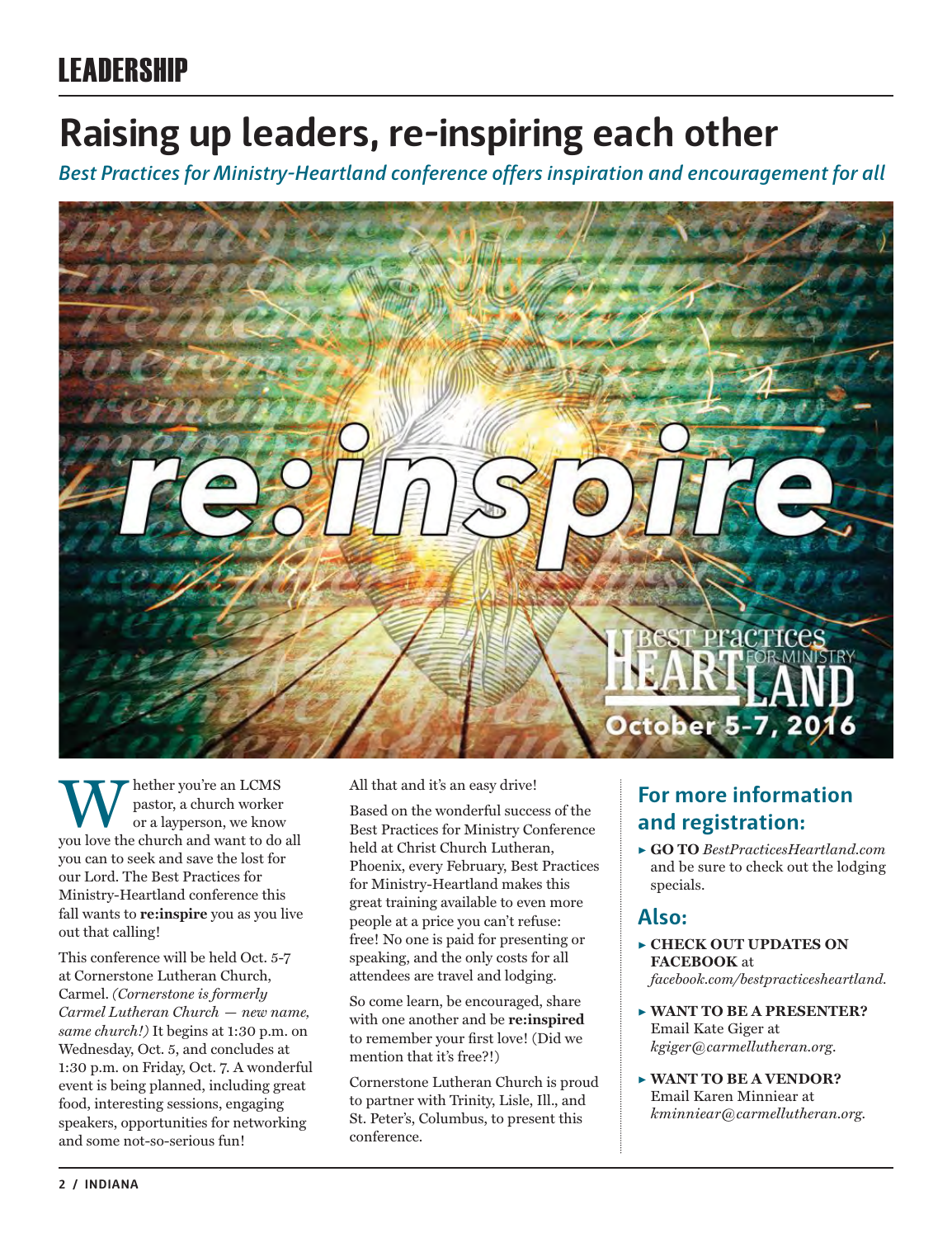### DISTRICT NEWS

### **LWML convention uplifts spirits, furthers mission**

the 26<sup>th</sup> biennial convention of<br>the LWML Indiana District, hele<br>June 24-26 at the Bloomington-<br>Monroe County Convention Center in the LWML Indiana District, held Monroe County Convention Center in Bloomington, was a huge success. More than 370 people from 21 zones in Indiana and Kentucky gathered together under the theme "Who's Your Lord?"

The convention mission statement, "To Know Christ and Make Him Known," guided the speakers, who challenged and uplifted the attendees. Speakers included Gary Thies, director of Mission Central in Mapleton, Iowa; Nancy Bogenhagen of South Dakota, national LWML vicepresident of Communication and the Rev. Daniel May, president of the LCMS Indiana District.

The delegates selected 17 mission projects to receive grants in the amount of \$133,000, and elected officers for the next biennium. Convention offerings of more than \$10,000 will help district mission grants, the district Scholarship Fund, Mission Central and Chinese Ministry Resources in Bloomington.

Also, an ingathering was collected for Orphan Grain Train, Community Provisions and Pregnancy Care Center. Servant events for numerous organizations were also held. Finally, attendees enjoyed entertainment provided by The Weaver



**From left, Judy and the Rev. Daniel May, Gary Thies and Emily Rogers, LWML Indiana District president.**

Believer Survival Revival on Saturday evening. Throughout the weekend, spirits were uplifted and encouraged through mission moments, worship, Bible studies and fellowship.

## **Investing in education**

**By Rev. Daniel J. Lepley** Senior pastor, Our Shepherd, Avon

Many pastors struggle to meeting and visiting — not to mention find time for continuing education. Preaching, teaching, ministering to the sick and dying, engaging the community and preparing for daily ministry tasks — often swallow all of a pastor's time. And these are just professional tasks. What about family? Time to refresh and recharge? It's no wonder that continuing education often falls off the radar for many pastors.

Every reason a pastor may have for not continuing his education could likewise be a reason for continuing education. The more we learn, the more efficiently we work. The more we receive God's gifts in worship and grow spiritually, the more effectively we can share life with Christ.

I have been incredibly blessed by participating in continued education. For the first three years of my ministry, I received encouragement through the PALS program (Post Seminary Applied Learning and Support). Relationships that began in PALS continue to be a great



asset to me and my ministry, putting me in touch with men from whom I can learn and whom I still trust today.

But that's not all. For two years I participated in the Wabash Pastoral Leadership Program funded by the Lilly Endowment. As one of 16 Indiana pastors chosen for Cohort III, I was offered Sabbath and given the opportunity to learn from worldrenowned leaders from a variety of fields. I sat at the feet of Archbishop Desmond Tutu in South Africa and learned conflict resolution from those who helped liberate South Africa from apartheid. I learned of environmental consciousness from Joel Salatin, a Christian, libertarian, environmentalist, author and lecturer. I

learned more from a favorite professor, the Rev. Dr. Detlev Schulz, who spoke about his experience growing up as the son of a white pastor who became bishop of the black Lutheran Church in South Africa. I did not seek these opportunities for myself; they sought me. As a result, I've learned much and the network of peers I've encountered are and will be among the greatest assets I have.

Because of the blessings I've received through my own continued education, I encourage my fellow church workers to continue learning. This endeavor may take many shapes and could happen in the office, at an institution of higher learning or around a table with a cup of coffee. Encourage your pastors, teachers, DCEs or colleagues in ministry to invest in their own education. Encourage your church leadership and school board to do so as well.

We will be better served as a district and Synod when those who are vested are also invested in continued education. *"Where there is no guidance, a people falls, but in an abundance of counselors there is safety"* (Prov. 11:14). May we, as the people of God, heed His counsel by promoting, seeking and encouraging each other in pursuing the blessing of wisdom for our service in the Lord's kingdom.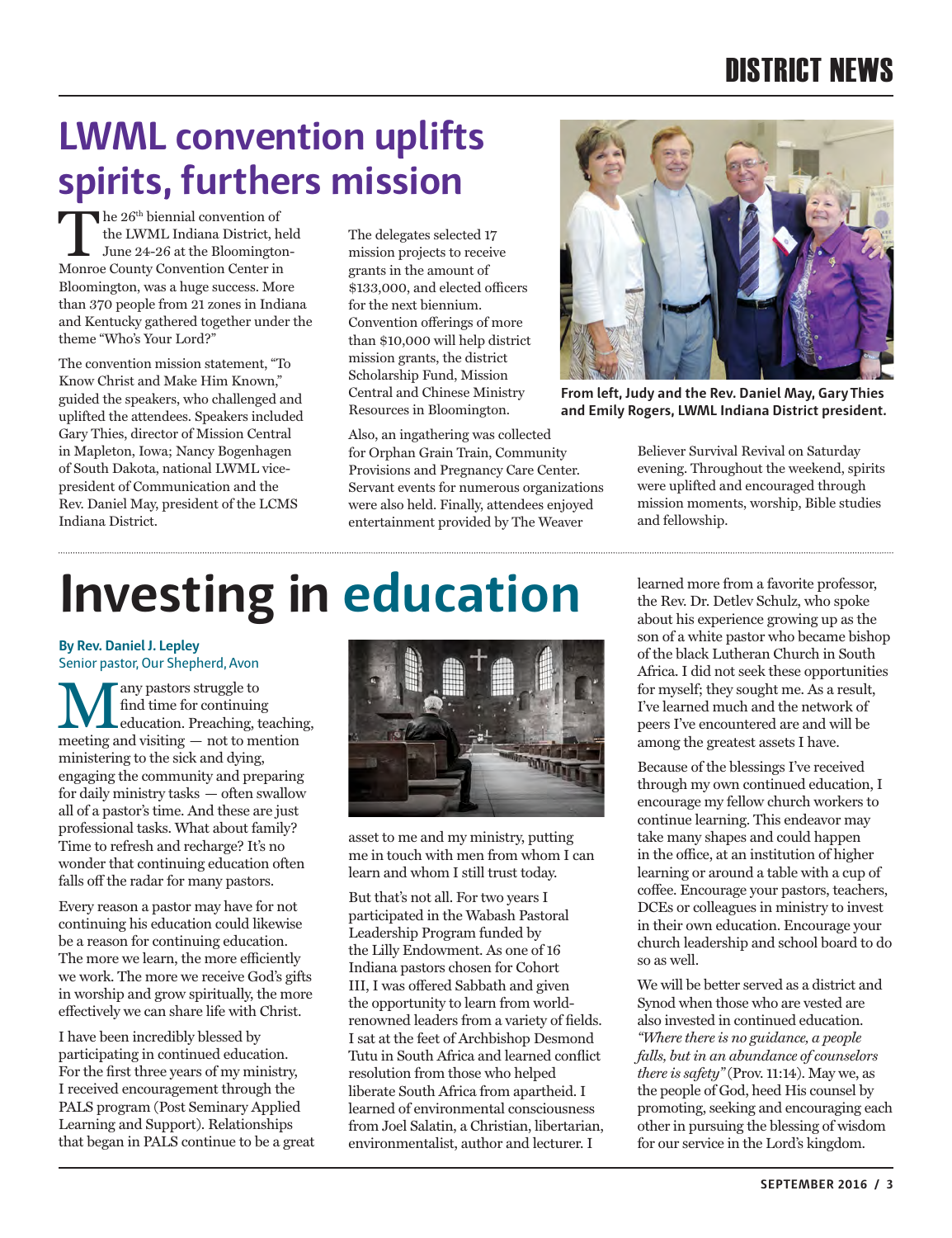### INSTALLATIONS

## **Ossian**

**New Hope Lutheran Church welcomed its new pastor, the Rev. Daniel Burfiend, who was ordained and installed on June 19. Participants in the service were from left, (front row) the Revs. Chad Trouten, Peter Brock, Shayne Jonker (circuit visitor), Burfiend, David Petersen, Dr. Cameron MacKenzie, Martin Moehring; (middle row) Michael Frese, Dr. Paul Grime, Douglas Christian, Richard Lammert, Randy Wurschmidt; (back row) James Voorman, Dr. Carl Fickenscher and Jeff Springer.**



## **Crown Point Fort Wayne**



**Trinity Lutheran Church welcomed Brett Satkowiak as associate pastor on June 26. Participating in the ordination and installation service were, from left, (front row) the Revs. Dr. D. Richard Stuckwisch (regional vice-president), Satkowiak, Richard Boshoven (circuit visitor); (middle row) Tomas Agnon, Juan Garcia, Robert Hauter, David Kipp, Delton Nack; (back row) Stephen Henderson, Lothar Thoelke, Cory Wielert and Dr. Bruce Hartung.**



**The Rev. Seth Korte was installed as new pastor of Praise Lutheran Church on July 10. Korte is a 2011 graduate of Concordia Seminary, St. Louis, and served as assistant pastor at Redeemer, Richmond, Va., before accepting the call to serve Praise. Participating in the service were from left, (front row) the Revs. James Cotter, Dr. R. Reed Lessing, Korte, Randy Glander; (back row) Warren Messmann, Douglas Punke (officiant) and George Lange.**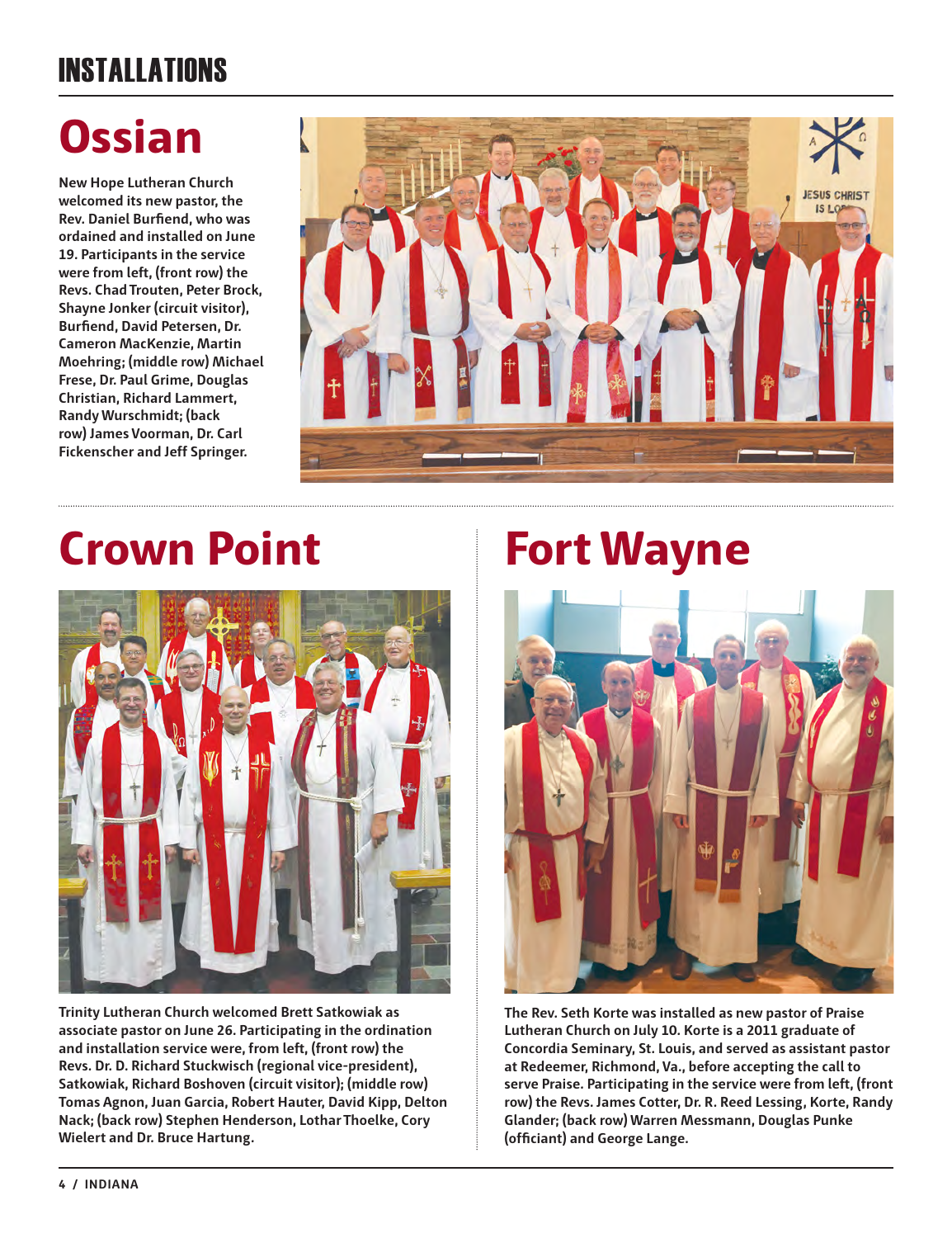### **STEWARDSHIP**

### **Free courses for your fall stewardship emphasis September**



(Christian stewardship is the free and joyous activity<br>of the child of God and God's family, the church, in<br>managing all of life and life's resources for God's<br>purposes" That's how stewardship is defined in The Luthe of the child of God and God's family, the church, in managing all of life and life's resources for God's purposes." That's how stewardship is defined in The Lutheran Church—Missouri Synod.

In other words, Christian stewards are children of God who realize their role in life as partners, trustees, managers, caretakers or temporary custodians of gifts that belong to God. The Christian steward receives God's precious gifts gratefully, manages God's precious gifts carefully and responsibly, shares God's precious gifts with others generously and returns God's precious gifts joyfully with increase.



**Ken Schilf** Council of Resources

With that in mind, the Indiana District is providing for its congregations two userfriendly stewardship resources free of charge on its website. Both resources are threeweek programs. With no copyright restrictions, "The Joy of Generosity" and "Bearing Fruit for Jesus" are available now. These Scripture-based, grace-centered materials are written by LCMS pastors and lay people and include worship aids, PowerPoint slides, sermons, newsletter articles, flyers, congregational letters, daily devotions, bulletin notices, childrens' messages, Bible studies, commitment forms and more.

To access the material, go to *in.lcms.org* and click on the Stewardship picture. When the page appears, click on "New Stewardship Programs Available" and you will have access to the two resources at no cost to you or your congregation. If you desire a hard copy of either program (for less than \$100), contact Ron Bleke at the district office, 800-837-1145.

Jesus said, *"Behold, I have come to do your Will, O God"* (Heb. 10:7a). So just as Jesus came to do His Father's will, we are also called to do His will. *"Do not merely listen to the Word, and so deceive yourselves. Do what it says"* (James 1:22). This material will help you in doing what God commands.

# **Prayer List**

#### **Week of Sept. 5**

› Labor Day

#### **Week of Sept. 12**

- › Nebraska District
- **Circuit 13**
- Ascension, Beech Grove
- Carmel
- › Journey, Fishers
- Faith, Greenfield
- › Christ, Indianapolis
- › St. John, Indianapolis
- › **Mission:** Japanese, Korean, Taiwanese, Chinese, ESL at Carmel
- › **RSO:** Lutheran Military Veterans and Families, Fort Wayne

#### **Week of Sept. 19**

- › New England District
- Circuit 18
- Calvary, Bedford
- St. Paul, Brownstown
- St. Peter, Brownstown
- › Emmanuel, Leesville
- Good Shepherd, Medora
- Faith, Salem
- St. John, Seymour
- **Trinity, Vallonia**
- › **Mission:** Siberian and Burmese Mission Societies, St. Paul's, Fort Wayne
- › **RSO:** Lutheran Ministries Media, Fort Wayne

#### **Week of Sept. 26**

- › New Jersey District
- $\sqrt{C}$  Circuit 5
- › St. Paul's, Bremen
- › Trinity, Elkhart
- St. Peter, Mishawaka
- › Calvary, Plymouth
- › Emmaus, South Bend
- › **Mission:** Project Timothy (Africa), St. Paul's, Fort Wayne
- › **RSO:** Lutheran School Partnership, Fort Wayne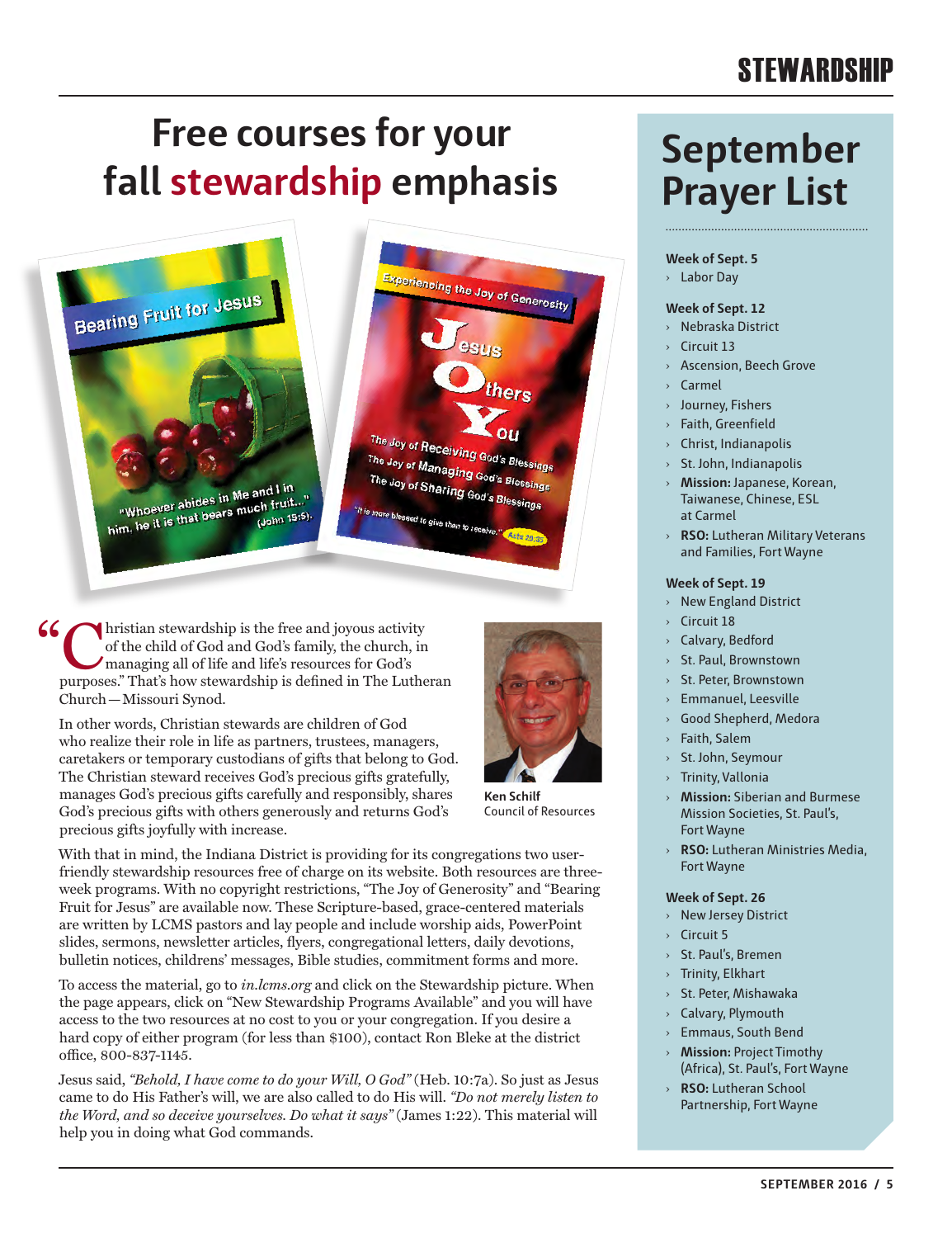### **CALENDAR OF EVENTS**

**SEPTEMBER 9-10**

Evangelism Conference, *Our Shepherd, Avon*

**15-16** Indiana Non-Public Educators Conference

**16-17** Higher Things, *St. John, Columbia City* Jr. High Youth Gathering — South

**17-18** Jr. High Youth Rally — North

**25** Vantage Point Retreat, *Camp Lutherhaven*

**28** Vantage Point Retreat, *Camp Lutherhaven*

**OCTOBER 1** Pre-retirement Workshop for Called Workers, *Indiana District Office*

**2** Vantage Point Retreat, *Camp Lutherhaven*

#### **4**

Vantage Point Retreat, *Camp Lutherhaven* **5-7** re:inspire — Best Practices for Ministry Heartland, *Carmel* 

**13-15** LEA Convocation

**16** Vantage Point Retreat, *Camp Lutherhaven*

**20** Vantage Point Retreat, *Camp Lutherhaven*

**24-26** Fall Pastors' Conference, *Crowne Plaza Indianapolis Airport*

**25-26** Fall DCE Conference

**NOVEMBER 3-5** National Rural and Small Town Mission Conference

**11-13** Indiana District Youth Gathering, *Columbus, Indiana*

### **SHARE YOUR NEWS!**

Do you have exciting news you'd like to see published in the Indiana District *Lutheran Witness*? We love to hear news and updates and see photos from around our district. Be sure to send in your news, especially if you enjoy writing or taking photos at church events.

#### **The deadline for the November issue of The Lutheran Witness is Sept, 10.**

Your stories and photos are welcomed and most appreciated. Please send all submissions to Jan Koenig at:

**jan.koenig@in.lcms.org**

or mail to: **Lutheran Witness Editor Indiana District LCMS 1145 South Barr St. Fort Wayne, IN 46802** 

Please remember that photos sent electronically should be in highresolution, with a minimum of 300 dpi.

### **SEPTEMBER BIRTHDAYS**

SEPT<sub>1</sub>

Pauline Hackman, 91 Immanuel, Seymour

SEPT<sub>2</sub> Victoria Dannenfelser, 99 St. Paul's, Fort Wayne

SEPT. 3 Melvin Wischmeier, 94 Immanuel, Seymour Betty Peters, 93, St. John, Monroeville

SEPT. 5

Elizabeth McKinney, 95 St. John's, White Creek Charlotte Waikel, 91

Holy Cross, Fort Wayne SEPT. 6

Mable Hankey, 92, Carmel SEPT. 7

Mabel Ann Schwark, 95 Calvary, Indianapolis James Preston, 91 St. Paul's, Fort Wayne SEPT<sub>8</sub> Mary Jane Peck, 93

Calvary, Indianapolis SEPT. 9 Vera Hammond, 95, Zion, Decatur Marcy Keible, 90 Holy Cross, Fort Wayne

SEPT. 10 Nellie Franck, 93 St. Peter's, Brownstown Mildred Rahn, 91, Immanuel, Seymour

SEPT. 11 Edward Ollman, 97 St. Matthew's, Delphi

SEPT. 12 Berneice Newsom, 94 Holy Cross, Fort Wayne. Esther Gottfried, 92 Immanuel, Seymour

SEPT. 16 Jack Holm, 92, Calvary, Plymouth SEPT<sub>17</sub> Marvin Stoppenhagen, 101 Zion, Friedheim

Kathleen Boyer, 93, Immanuel, Avilla Russell Denzine, 91 Heritage, Valparaiso Al Wills, 90 Trinity Memorial, Merrillville

SEPT<sub>18</sub>

Malinda Bieberich, 97, St. Paul, Preble Norma Blank, 94, St. John, Lanesville Marlin Keidel, 92, Zion, Friedheim SEPT. 19

Leah Maier, 90, St. Paul's, Fort Wayne

SEPT. 20 Virginia Kniesly, 95 St. James, Logansport

SEPT<sub>25</sub> Marty Koerner, 93 Holy Cross, Fort Wayne H. Lorraine Yates, 92 Calvary, Indianapolis

SEPT. 26 Theodore Kiefer, 97, St. Paul's, Bremen Evelyn Rippe, 97, Trinity, Hobart SEPT. 27 Evelyn Leeper, 99, St. Paul's, Bremen

Marion Boerger, 94 St. John, Monroeville

SEPT<sub>29</sub> Frederick Franzwa, 97, Trinity, Hobart Bettye Southwood, 92 St. Paul's, Evansville

SEPT. 30 Charlie Walker, 95 Our Redeemer, Evansville Virginia Brewer, 93 St. Peter's, Brownstown

### **Belated Birthdays**

AUG. 1 Paula Fuhrman, 90 Bethlehem, Fort Wayne

AUG. 2 Wilma Snyder, 95 Bethlehem, Fort Wayne

AUG. 13 Jim Sattler, 93, St. James, Lafayette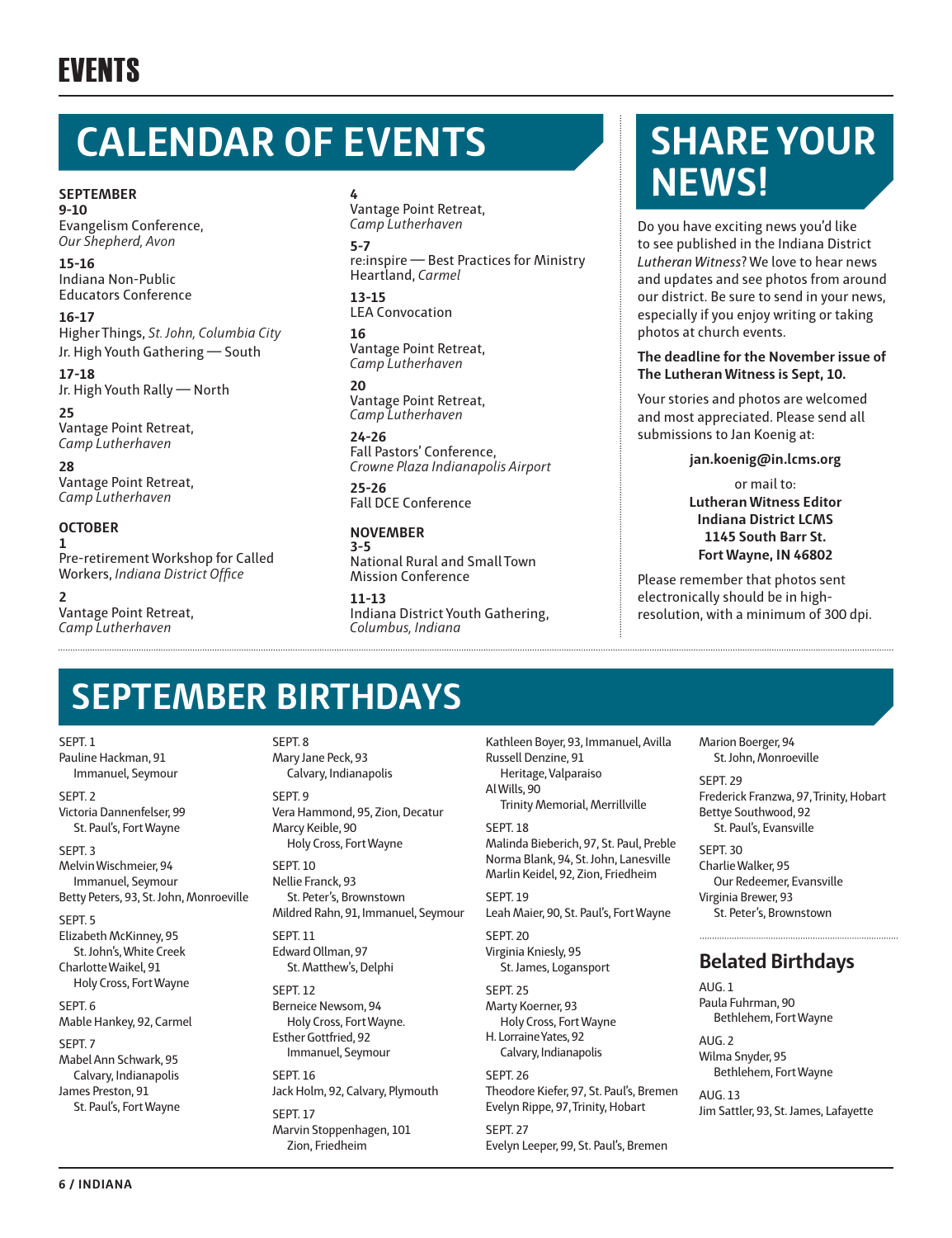### **CELEBRATIONS**

### **SEPTEMBER ANNIVERSARIES**

#### SEPT. 1

St. Paul, Preble Mr. and Mrs. Robert Kruneke, 54 St. Paul, Preble Mr. and Mrs. Eugene Linnemeier, 54 Zion, Friedheim Mr. and Mrs. Ross Springer, 54, Carmel Mr. and Mrs. Dick Bradshaw, 53 St. Matthew's, Delphi SEPT<sub>2</sub> Mr. and Mrs. Clark Matson, 61 Immanuel, Avilla Mr. and Mrs. Gordon Hardy, 56 St. Paul's, Bremen Mr. and Mrs. Daniel Bieberich, 55 Zion, Decatur Mr. and Mrs. Ronald Darlage, 55 Immanuel, Seymour SEPT<sub>3</sub>

Mr. and Mrs. Ken Schueler, 59

Mr. and Mrs. Larry Bailey, 55 Shepherd of the Hills, Georgetown Mr. and Mrs. Robert Kamman, 55 Zion, Seymour Mr. and Mrs. Larry Strickler, 50, Carmel SEPT. 4

Mr. and Mrs. Alton Egolf, 64 Immanuel, Avilla Mr. and Mrs. Kenneth Jenson, 50

Concordia, Greenwood SEPT<sub>5</sub> Mr. and Mrs. Paul Seegers, 57 St. Paul's, Bremen Mr. and Mrs. James Scheele, 52 St. Paul's, Fort Wayne Mr. and Mrs. Roger Umbaugh, 51 Calvary, Plymouth

#### SEPT<sub>6</sub>

Mr. and Mrs. Joe Hawkins, 64 Zion, New Palestine Mr. and Mrs. Robert Kolanowski, 51 Faith, DeMotte

#### SEPT. 7

Mr. and Mrs. Maynard Lambertus, 64 St. John, Lanesville Mr. and Mrs. Virgil Woebbeking, 59 Zion, Woodburn Mr. and Mrs. Bill Hackman, 58 St. Peter's, Brownstown Mr. and Mrs. Donald Selking, 58 St. Paul's, Fort Wayne

SEPT<sub>9</sub> Mr. and Mrs. Gary Heckman, 71 Zion, Friedheim Mr. and Mrs. Melvin "Doc" Cleeter, 59 Trinity, Dillsboro Mr. and Mrs. George Eldridge, Sr., 56 Emmaus, Fort Wayne SEPT<sub>10</sub> Mr. and Mrs. Arden Christen, 61 Carmel Mr. and Mrs. Bart Blum, 55 St. Paul, Preble Mr. and Mrs. Dick Larkey, 55 Zion, New Palestine SEPT. 11 Mr. and Mrs. Maynard Griffin, 62 Zion, Garrett SEPT. 12 Mr. and Mrs. Robert Schultz, 63 Trinity Memorial, Merrillville Mr. and Mrs. Larry Langsdale, 51 St. Paul's, Fort Wayne SEPT. 14 Mr. and Mrs. Richard Teising, 54 St. John, Vincennes SEPT. 15 Mr. and Mrs. John Downing, 65 Heritage, Valparaiso Mr. and Mrs. Dan Kiel, 59 Immanuel, Seymour Mr. and Mrs. Bud Valiquet, 59 St. Peter, North Judson Mr. and Mrs. Denver Klinge, 50 Emanuel, Dudleytown SEPT. 16 Mr. and Mrs. Norman Hesterman, 66 Holy Cross, Fort Wayne SEPT. 17 Mr. and Mrs. Edward Beltz, 56 Immanuel, Seymour Mr. and Mrs. Kenneth Geller, 56 St. Paul's, Fort Wayne Mr. and Mrs. Jim Rosser, 55, Carmel Mr. and Mrs. Don Gehres, 51 Zion, Friedheim Mr. and Mrs. Tony Wagner, 50 Zion, Decatur SEPT<sub>18</sub> Mr. and Mrs. Bob Zoller, 62 Holy Cross, Fort Wayne

Mr. and Mrs. William Binder, 61 Trinity, Hobart Mr. and Mrs. Jim Crosby, 61 Zion, Friedheim Mr. and Mrs. Michael Martin, 51 Zion, Woodburn SEPT<sub>19</sub> Mr. and Mrs. Ronald Knutson, 57 Trinity Memorial, Merrillville Mr. and Mrs. Dennis Meyer, 52 St. John's, White Creek SEPT<sub>20</sub> Mr. and Mrs. Ralph Selking, 58 St. Paul, Preble SEPT<sub>22</sub> Mr. and Mrs. John Berger, 66 Holy Cross, Fort Wayne Mr. and Mrs. Kenneth Hirsch, 60 Zion, Woodburn Mr. and Mrs. Donald Buckles, 54 Immanuel, Avilla Mr. and Mrs. John Schultz, 54, St. Paul's, Fort Wayne SEPT<sub>24</sub> Mr. and Mrs. Erwin Mueller, 67 Holy Cross, Fort Wayne Mr. and Mrs. Roger Brekke, 60 Zion, Wabash Mr. and Mrs. Les Brandt, Jr., 56 Calvary, Indianapolis Mr. and Mrs. Cal Kassuelke, 56, Carmel Mr. and Mrs. Ralph Selking, 58 St. Paul, Preble Mr. and Mrs. Keith Bellman, 50 St. Paul's, Bremen Mr. and Mrs. Herb Meyer, 50 Holy Cross, Fort Wayne SEPT. 25 Mr. and Mrs. John Salhoff, 51 St. Paul's, Bremen SEPT<sub>26</sub> Mr. and Mrs. Dave Bradtmueller, 52 St. John, Monroeville Mr. and Mrs. Michael Busse, 52 Zion, Decatur

Mr. and Mrs. Larry Kreigh, 52 Emmaus, Fort Wayne SEPT. 27 Mr. and Mrs. Donald Moffatt, 64 Carmel Mr. and Mrs. Glen VonDielingen, 52 Immanuel, Seymour

SEPT. 28 Mr. and Mrs. Roger Podell, 59 St. Peter, North Judson SEPT<sub>29</sub>

Mr. and Mrs. Paul Hoffman, 54 St. John's, White Creek Mr. and Mrs. Robert Koontz, 53 St. Paul's, Bremen

SEPT. 30 Mr. and Mrs. Lloyd Sterling, 53 St. Peter's, Brownstown

#### **Belated Anniversaries**

 $AUB.3$ Dr. and Mrs. Cliff Dietrich, 58 Bethlehem, Fort Wayne AUG. 10 Mr. and Mrs. Lonnie Lerch, 58 St. James, Lafayette

AUG. 12 Mr. and Mrs. Jules Toussaint, 61 Emmaus, Fort Wayne Mr. and Mrs. Frederick Dietrich, 60 Bethlehem, Fort Wayne

AUG. 14 Mr. and Mrs. Daniel Crouse, 56 St. James, Lafayette Mr. and Mrs. Elvis Netterville, 56 Bethlehem, Fort Wayne Mr. and Mrs. Bill Wiist, 50 Our Redeemer, Evansville

AUG. 17 Mr. and Mrs. Thomas Piekarski, 53 Bethlehem, Fort Wayne

AUG. 19 Mr. and Mrs. Thomas Liebrich, 55 Emmaus, Fort Wayne

AUG. 21 Mr. and Mrs. Edward Clark, 51 St. James, Lafayette

AUG. 28 Mr. and Mrs. Glen Reinking, 62 Bethlehem, Fort Wayne

AUG. 30 Mr. and Mrs. Derward Franke, 64 Emmaus, Fort Wayne

**Correction from June/July newsletter: Mr. and Mrs. Thomas Tinsley were married for 62 years on July 3, not July 2 as stated.**